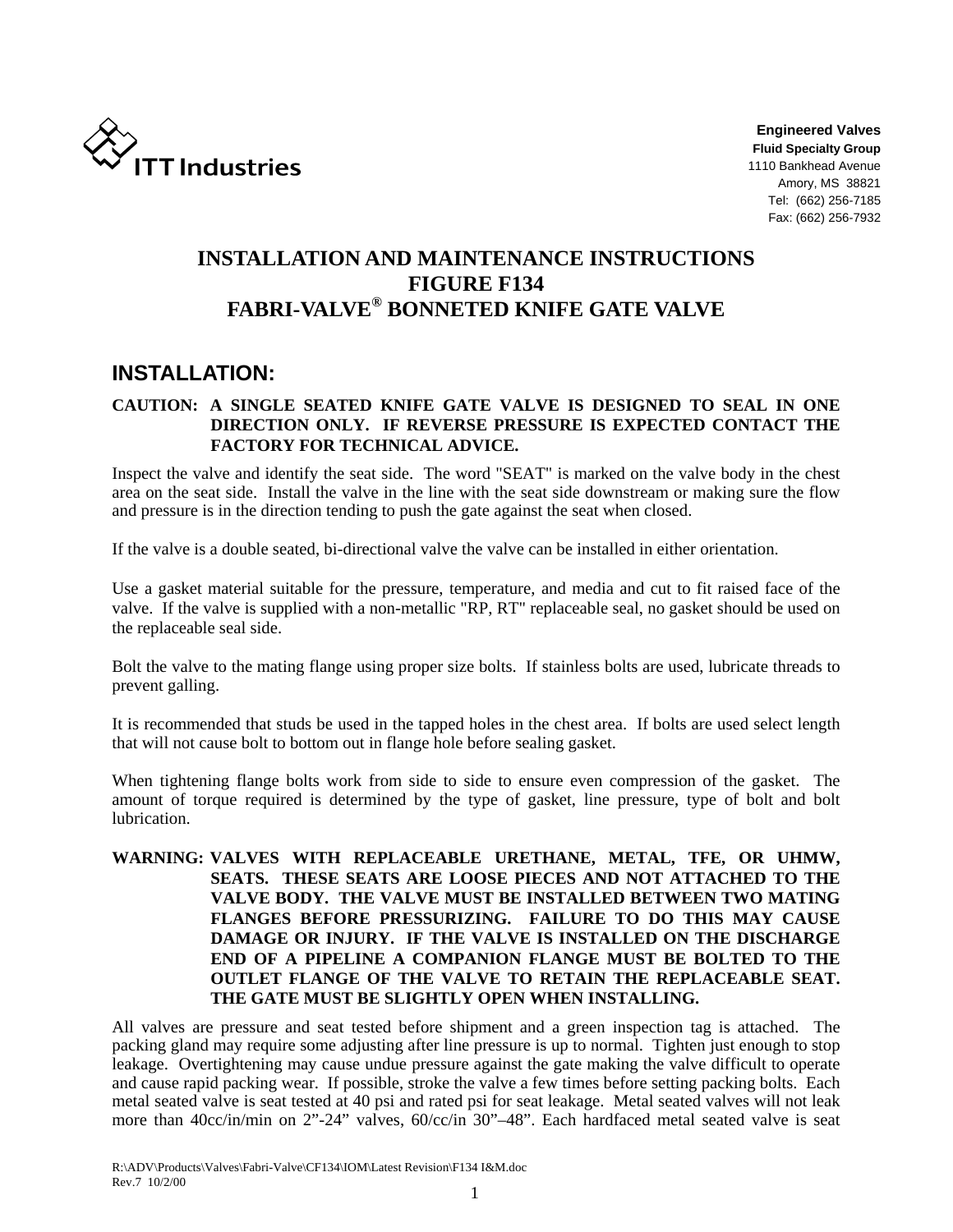tested at 40 psi and rated psi for seat leakage. Hardfaced metal seated valves will not leak more than 80cc/in/min on 2"-24" valves, 100/cc/in 30"–48". Each resilient seated valve is seat tested at 15 psi and rated psi and will be drip tight at these conditions. Extremely low pressures, below 5 psi, across a closed gate may result in higher leakage rates. If this is the normal working condition, centerline buttons may be required.

If the valve is installed in horizontal position and a powered actuator is included with the valve, support of the actuator may be required. Consult the factory for technical advice.

Air operated valves must be supplied with clean, dry, regulated air.

# **CAUTION: THE VALVES ARE SUPPLIED WITH CYLINDERS SIZED FOR A SPECIFIED AIR PRESSURE AND PRESSURES EXCEEDING THIS MAY CAUSE DAMAGE TO THE VALVE. AIR REGULATORS AND AIR FILTERS ARE AVAILABLE FROM YOUR ITT SALES REPRESENTATIVE.**

# **MAINTENANCE:**

# **TO REPACK STUFFING BOX:**

# **DANGER: DO NOT REPACK VALVE UNDER PRESSURE**

- 1. Remove gland nuts and raise the packing gland.
- 2. Remove old packing and clean the packing chamber
- 3. Replace with proper size and number of rows of square braided packing.
- 4. Reseat the packing gland and replace the packing nuts.
- 5. Pressurize the valve to the working pressure and tighten the gland nuts evenly from side to side until leakage is stopped. Do not over tighten.

**CAUTION: IF THE VALVE IS EQUIPPED WITH THE OPTIONAL BACKSEAT, THE VALVE MAY BE REPACKED UNDER PRESSURE IN CERTAIN CONDITIONS. DO NOT REPACK IF THE PIPELINE CONTAINS DANGEROUS OR LETHAL MEDIA. REPACKING WITH PRESSURE IN THE LINE SHOULD NOT BE CONSIDERED A ROUTINE PROCEDURE. FOR HARMLESS, INACTIVE, ROOM TEMPERATURE LINE MEDIA, OPEN THE VALVE UNTIL THE BACKSEAT IS IN CONTACT WITH THE STUFFING BOX. LOOSEN PACKING GLAND BOLTS SLOWLY TO DRAIN ANY TRAPPED PRESSURE AND MAKE CERTAIN THERE IS NO LEAKAGE DUE TO WEAR OR CORROSION OF THE BACKSEAT BEFORE USING THE ABOVE REPACKING PROCEDURE.** 

The stem and stemnut are lubricated at the factory before shipment. However, these parts should be lubricated periodically to prevent wear and to minimize operating forces. Some recommended lubricants are:

 Chevron Industrial Grease-medium Texaco Molytex Grease #2 Moly XL 47-F2-75 Fel-Pro C5-A Compound

# **VALVES WITH REPLACEABLE SEATS:**

### **REPLACEABLE SEATS-RP, RH, RT, RW**

1. Remove the valve from the pipeline and open gate.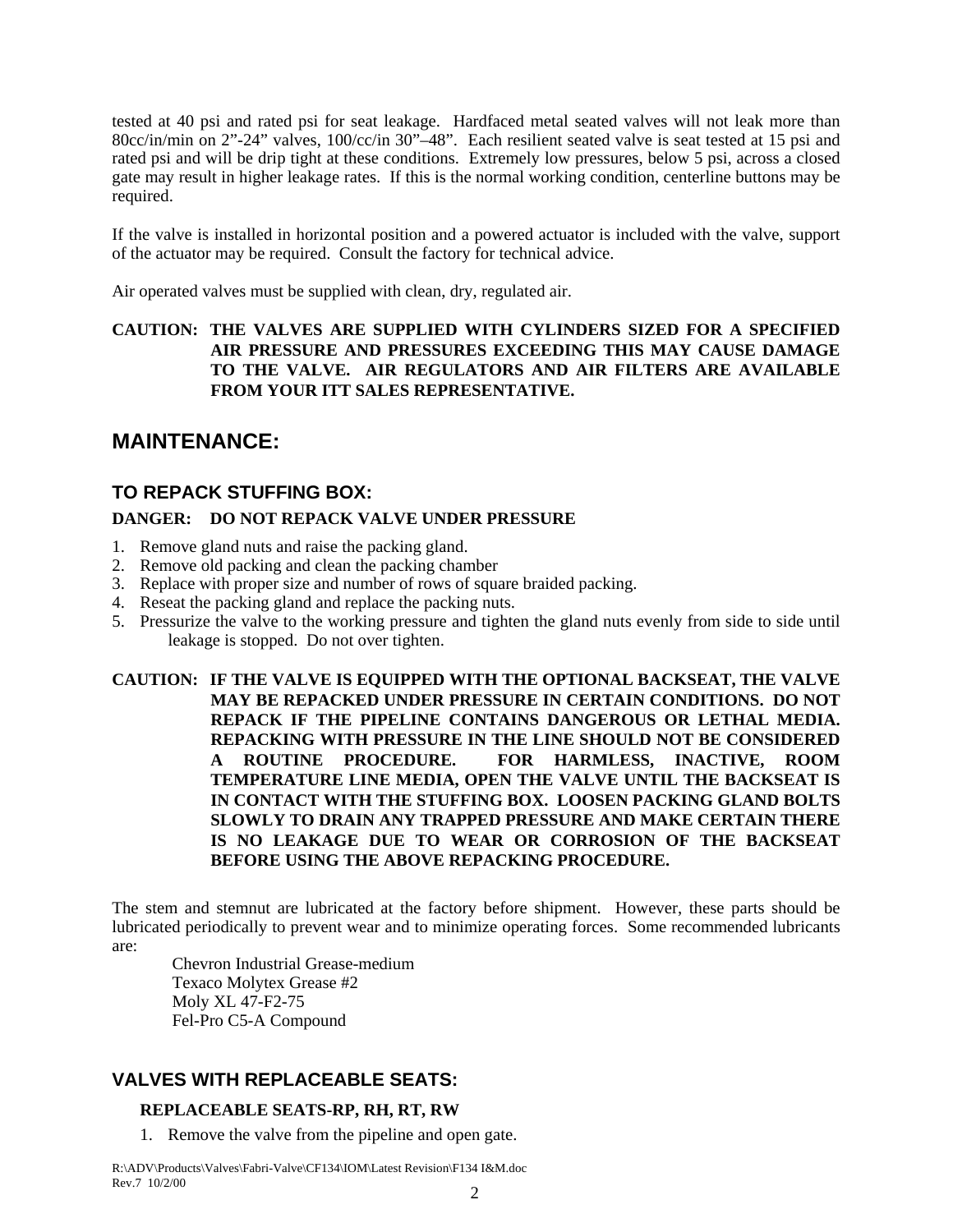- 2. Seat ring is loose and may be removed from outlet flange of valve. If necessary, it may be driven out with a piece of wood from the inlet side.
- 3. Inspect the seat surface of the ring. If wear appears on only a small area the seat ring may be rotated to put wear point towards the top of the port and further service obtained.
- 4. Clean the recess where the seat ring fits.
- 5. If the seat ring is nonmetallic install new or rotated ring. If seat ring is metallic install the new or rotated ring with a new, 1/16" thick gasket between the body and seat ring.

### **D-RING SEALS**

- 1. Remove valve from line and disassemble.
- 2. Remove old seal from groove. The groove must be clean and dry before installing new seal.
- 3. Roughen the flat, bottom surface of the new seal ring and clean.
- 4. Lay seal ring on flat surface with flat side up. apply a thin layer of adhesive to the flat surface (.003 to .005 thick).

Note: Black Max adhesive #38050 is available from factory under part No. 137-900.

- 5. Install the ring in the body groove flat side down. Press seal into the groove starting at the top and then move to the bottom, and then to the sides as illustrated in fig 1. All rings must be stretched slightly to fit and care must be taken to keep ring smooth and flat.
- 6. Wipe off any excess adhesive.
- 7. Allow adhesive to dry for a minimum of 8 hours for full bond strength.
- 8. Reassemble valve and repack per instructions above.

# **VALVES WITH CENTERLINE BUTTONS:**

Centerline buttons are adjusted at the factory. If replacement or adjustment is required:

Close the valve so that the gate is seated against the wedges. Insert setscrew into housing, using a few drops of thread locking compound(Loctite 271). Adjust setscrew to fit tight against the gate as shown in figure 2. The hardened tip of the centerline buttons in service will have a tendency to make shallow score marks on the backside of the gate and with adjustment the score marks may become deeper. This is normal as the centerline button wedges the gate against the seat to effect a seal.

# **VALVES WITH CHEST BUTTONS:**

Chest buttons are adjusted at the factory. If replacement or adjustment is required:

# **CAUTION: DO NOT ADJUST PRESSURIZED VALVE.**

Close the valve so that the gate is seated against the wedges. Remove pipe plug from chest button housing shown in fig.3. Adjust the chest button setscrew so that it is just seated against the backside of the gate. Replace pipe plug seal.

Maintenance manuals for cylinders, electric motors, and other accessories are available from the factory.

# **BONNET INSTALLATION:(30 inch and Larger)**

Alignment marks are located on three sides of the valve chest flange and bonnet flange. To assure correct relationship between valve body and bonnet, align marks before bolting the bonnet to the valve.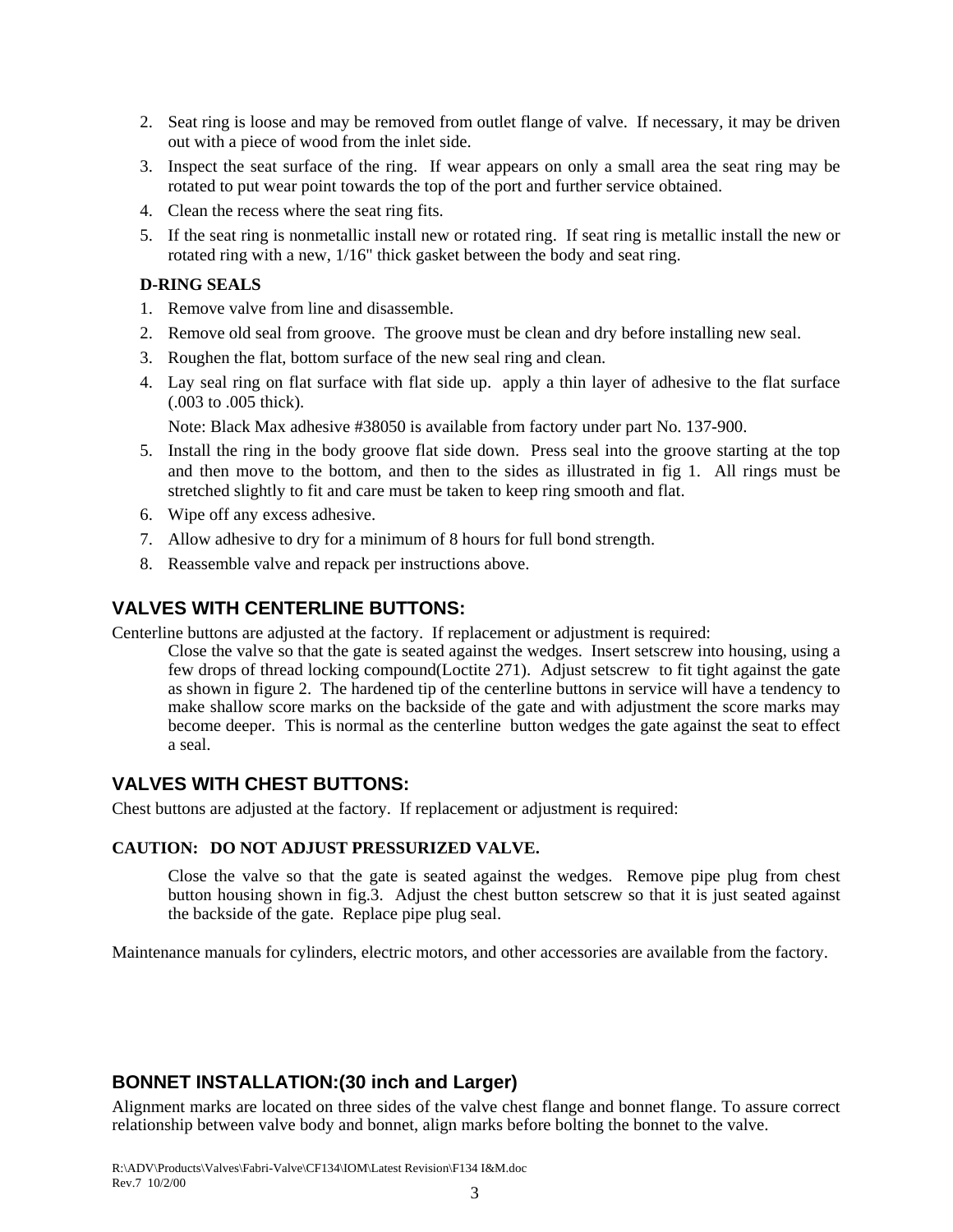#### **WARNING:**

Valves and valve actuators supplied by Engineered Valves are designed and manufactured using good workmanship and materials, and they meet the applicable industry standards. These valves are available with components of various materials, and they should be used only in services recommended herein or by a company valve engineer. Misapplication of the product may result in injuries or property damage. A selection of valve components of the proper material consistent with the particular performance requirement is important for proper application.

Examples of the misapplication or misuse of a valve or valve actuator includes use in an application that exceeds the pressure / temperature rating, or failure to maintain the equipment as recommended.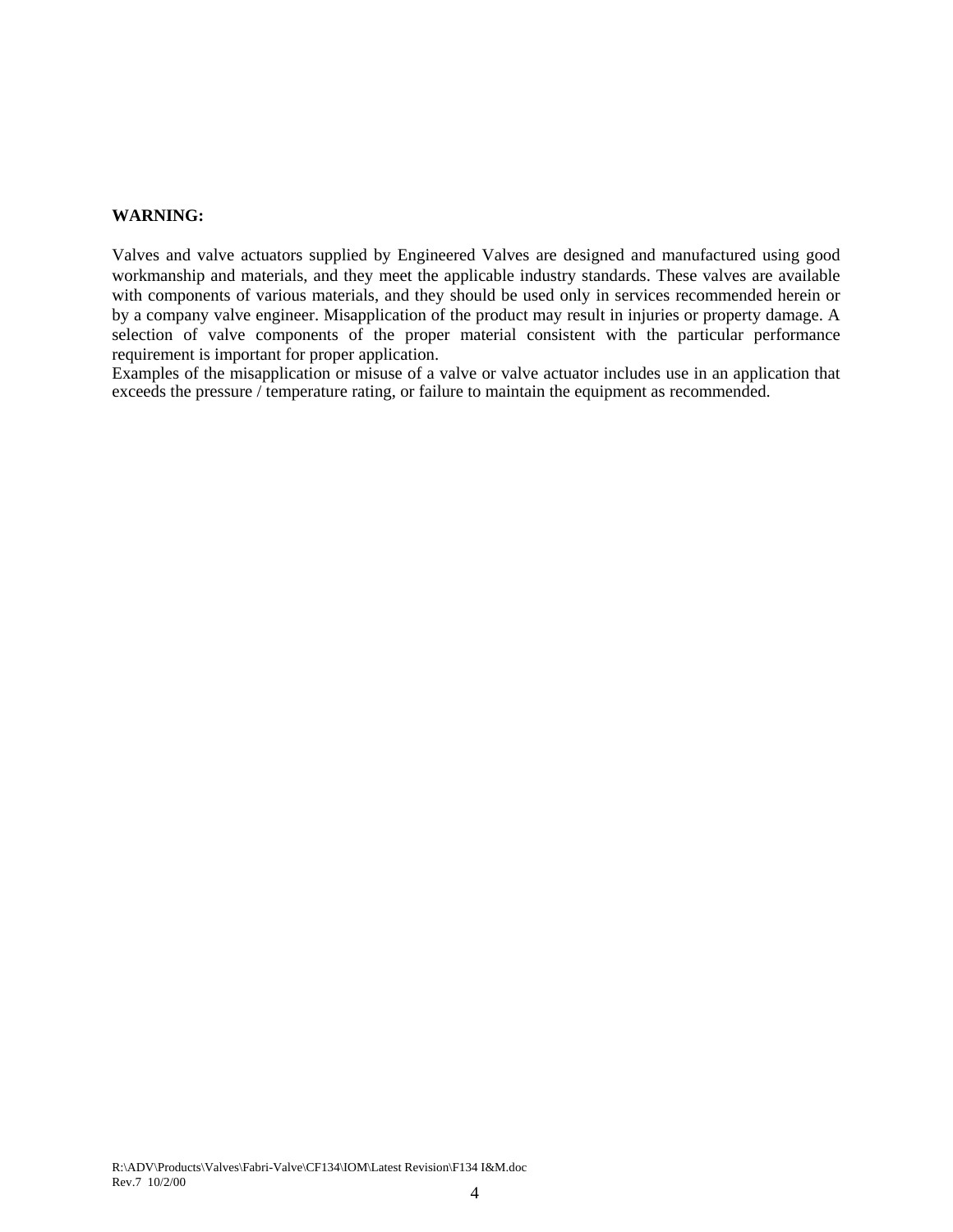O-Ring Seat Replacement for Fabri-Valves Figure 1





R:\ADV\Products\Valves\Fabri-Valve\CF134\IOM\Latest Revision\F134 I&M.doc Rev.7 10/2/00